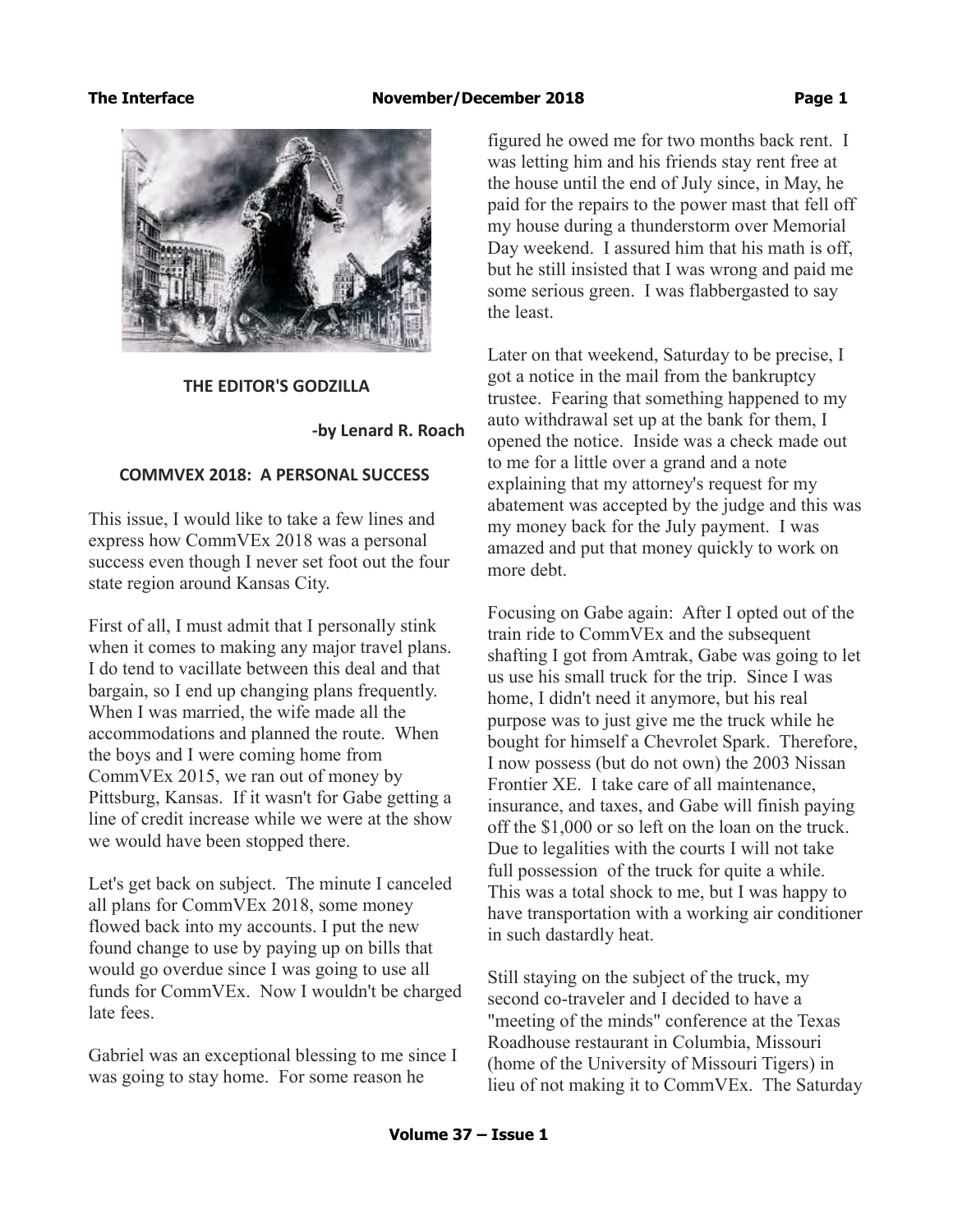that CommVEx was in full swing, I left Kansas City to drive the 122 miles to Columbia.

I got 33 miles out east when the Frontier had a quick drop in power and speed, and the truck wouldn't recover. Lucky for me I was coming up on the Woods Chapel Road exit off of M-291, so I glided off the highway. At the top of the exit I waited, then turned left to go back to Kansas City. The truck fought and sputtered like an old steam engine as I tried to maneuver over to exit into the closest parking lot. It took me about three minutes to make it to a Burger King lot, where I just put the truck in neutral and coasted into a parking place. I got on the cellphone immediately and called Gabriel, who knew the ins and outs of the vehicle. I told him what happened in great detail, to which he responded with a few "in field" tests I can do like rev the engine and see how high the tachometer would go at the moment. That test proved that the truck had sufficient power to continue the journey to Columbia. I opted to try and nurse it back home down back roads. Gabe insisted that it would be too dangerous and wished for me to stay put until after he got off work in an hour, then he would hot rod out to where I was and look first hand at the engine. We bantered rather heatedly over which ego would win in a vocal alpha male smackdown. Gabe conceded, but only with the stipulation that when he got off work in an hour I would call and give him my location, immediately park in a safe place, and wait for him. I agreed.

Back on the road, the truck behaved without so much as a hiccup as long as I kept speeds around 40 mph. Being a courier for a couple of companies in the last fifteen years gave me some topographical knowledge of the back roads of Kansas City. During my journey back home a thought struck me: What if this happened on my way to Vegas? I'd be on a lonely piece of highway at night with no help until the police made a pass by. I may have been saved a real suffering situation.

In short, when I got home (I beat Gabe home as a matter of fact. He was pulling up in his Spark as I was backing the Frontier into the drive), Gabe checked the error code and found the culprit to be the mass air flow. The mass air flow is the most expensive electrical component on this make and style of engine. The OEM piece would cost \$500 from the auto parts store; the knockoff version was only \$139.99. We got blessed again, for auto repair shops in our area are notorious for going with the most expensive part, tripling the value, and adding labor costs to all that. Gabe had the old MAF off and the new one on in less than five minutes. I was blessed beyond measure to have all this happen while I was local and not en route to CommVEx.

But wait! There's more ...

During this time between May and July 2018, I applied for benevolence assistance for one of my \$400 electrical bills from the church I attend. The church is pretty good about helping out those in need, but they don't just take the word of every Harry Hardluck and Sally Sobstory that walks through the rectory doors. They also don't flippantly hand out money at a whim. You have to prove you need help. In my case, I had a copy of the electric bill and my payment agreement with same. I also have the emails to all the church elders so I could plead my case over the Internet complete with documentation. It took them about three weeks to deliberate, but by early August, they agreed to assist with one month's electricity. I will be paying them back for all their help, but this was a great boost to my personal budget recovery.

However, there is still a sad note mixed in with a little poetic justice: The co-traveler that was being a whiner that I mentioned before in Part One of this expository (see the September/October 2018 issue of "The Interface") went ahead and moved unilaterally and went to Las Vegas on his own with another family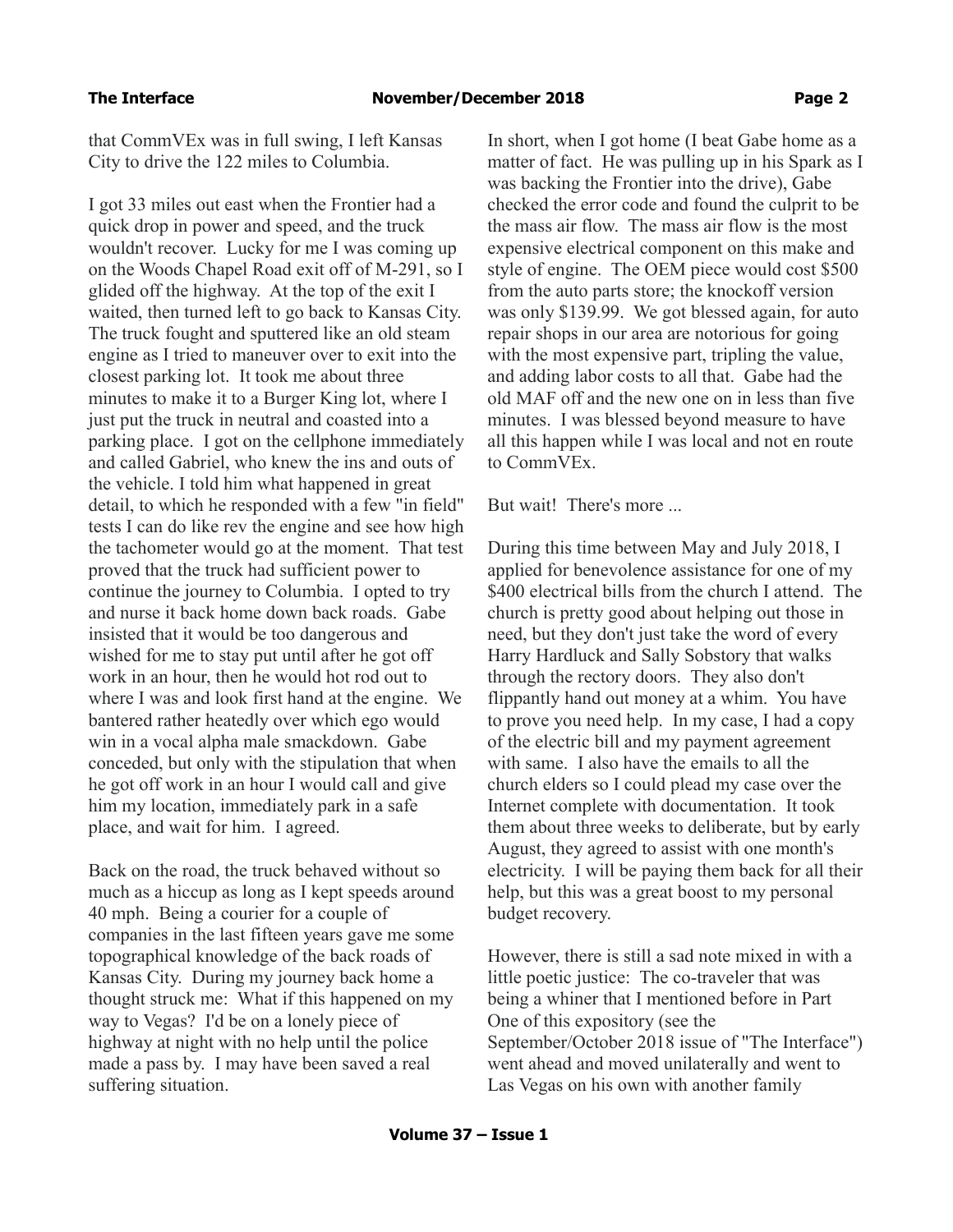member. He specifically went to a little town 60 miles west of Vegas to see a close relative. That meant that he had the money the whole time to go out there on his own and instead chose to drain my wallet by having me believe he did not have the budget to go on his own. We rednecks, as well as a few urban dwellers I know, have a few names we call a person like that, but this is a family newsletter so I won't repeat them here, but I think "pusalatamous polecat" is about as close to an expression as I dare get.

"But justice is vindicated by her children," the Good Book says...

While on his way out to Nevada, and while traveling through the heat of the day, the air conditioning pump in the vehicle they were in failed, and they were nine hours from their destination. Even though they made it to the town, they spent half of the vacation time and \$1,390 at a mom and pop repair shop to get the air conditioning pump replaced. Again, reader, this could have been me with this person, but I was bullied by The Heavens, now revealed to be for my benefit, to stay home in Kansas City and not go to CommVEx.

Conclusion: A cake was being made from all the good and bad ingredients of these incidents. Usually, each ingredient of making a cake from scratch tastes yucky by themselves, but when all these different, yucky tasting ingredients are mixed together in a big bowl, they taste absolutely delicious.

Happy CommVEx to me …





# **MONTHLY MEETING REPORT -by Robert Bernardo & Dick Estel**

### **November 2018**

Robert arrived to the meeting first, followed by Dave, Roger, and Mike, in that order. Roger set up the club C128 system, and Robert set up his Amiga CD32 system. Mike was very interested in Robert's Sony GVM-1311Q monitor, having never seen such a NTSC/PAL CRT monitor like that one (it appeared at CommVEx, but Mike didn't go to the show). Dave showed off his new 64 Mini which he had ordered from Amazon.com, but Dave was not prepared to demonstrate the 64 Mini, saying that he would save that for a future meeting.

The waitress was fairly quick this time with the orders being taken efficiently; while the members waited for the food, the big topic of discussion was the Camp Fire in Paradise, California; the Woolsey Fire in the Malibu area, and the unhealthy/hazardous smoke covering the valley all the way through Fresno down to Bakersfield. Robert knew of a Commodore vendor who was in Paradise; he hoped that vendor had survived the fire which wiped out the town. Robert had also talked to Mario Luppi of the Southern California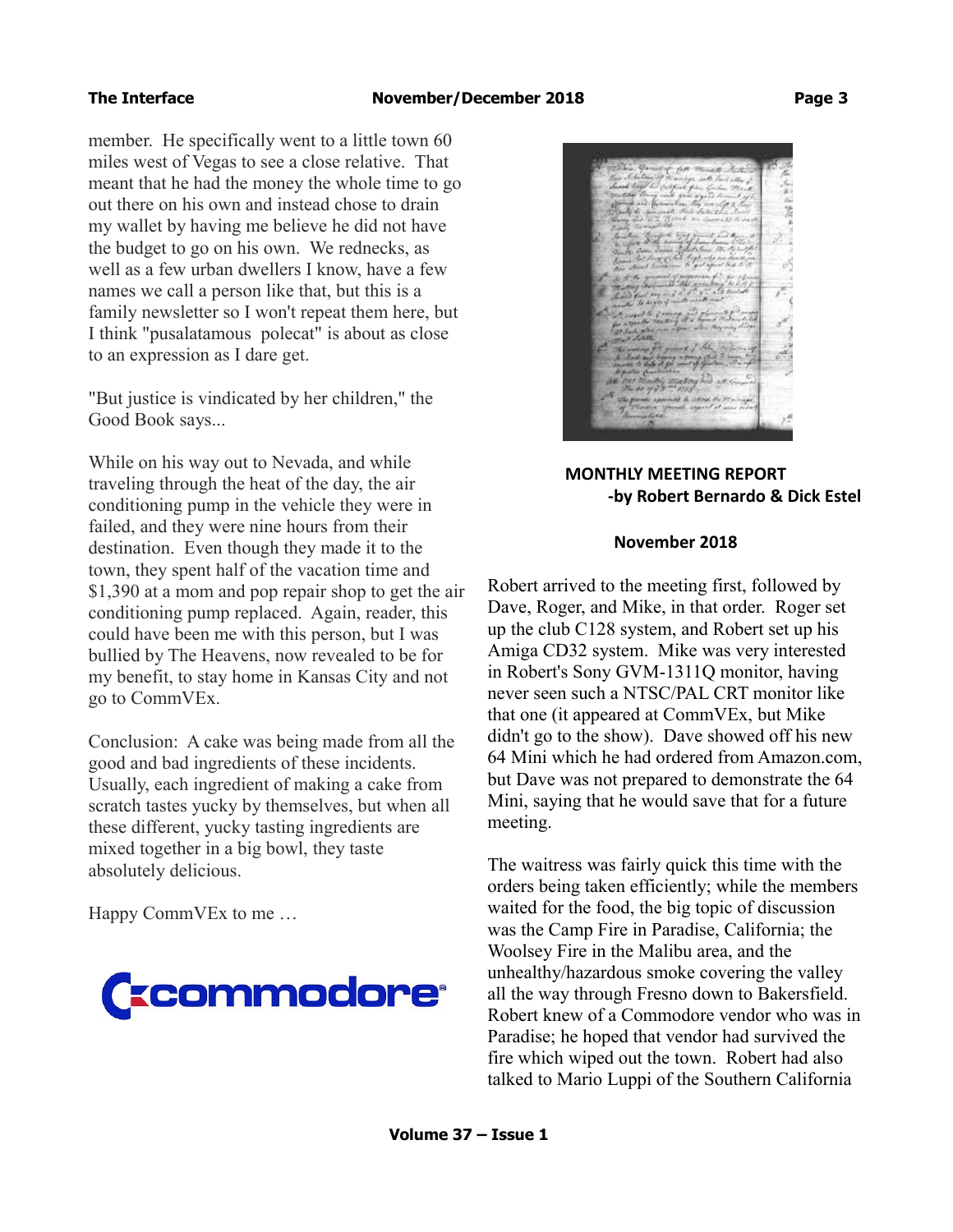Commodores & Amiga Network, the club based in Northridge. (Mario and his wife visited FCUG in 2017.) The Luppis lived in Westlake Village, a city evacuated during the Woolsey Fire, and he and his wife saw fire on the mountaintops as they were evacuated. Did their house survive? They discovered that the houses on their side of the street remained standing; the houses on the other side of street were destroyed!

As the FCUG members chowed down on their food, Robert talked about how SCCAN was going to have an exhibit table or two at the December 1 Downtown Los Angeles Maker Faire and two to three tables at the January 5-6 Retro City Festival in Pomona. Robert spoke about how FCUG has voted on donating money to a charity during the December meeting. For the last several years, it had been to the St. Jude Children's Hospital, but Robert thought that this year with the disastrous fires in California, the club should donate to aide the victims. The other members agreed with the idea.

After the meal, Robert started up the CD32, and the others concentrated on the various game discs for that machine while Robert tried to run the newly-revised 3D Kit Game on the C128. He tried but failed, because his SD2IEC card drive would not fit in the computer with the SuperCPU attached. He'd have to wait until a C64 or a differently-designed SD2IEC was brought to the meeting. However, he was able to carry on with the rest of the demonstrations without hardware difficulties.

Among the various CD32 discs, the members especially liked the cartoony and smooth-running Zool. Over on the C64 mode of the C128, they tried out the new games – Shadow Switcher (a platformer), Great Giana Sisters 30<sup>th</sup> Anniversary Preview (another platformer), Knightlore (isometric graphic adventure), Tower of Rubble 64 (a type of Bomberman), Hibernated 1-This Place Is Death (text adventure), and their favorite, the atmospheric and gory Limbo Preview (runand-jump). Then they went into C128 mode with the 80-column text adventure, Innuh's Pyramid. Finally, they closed out themeeting by setting up the VIC-20 and running Chinese Patience (a card game) and Morse, a program which lets the user practice Morse code by pushing the firebutton on a controller and listening to the dot and dash sounds while seeing the results on-screen. The 8K RAM-expanded version of the program ran better than the unexpanded version, but there was still some lag due to the firebutton insensitivity of the particular controller used.

### **December 2018**

Robert had a Christmas present for the members and hopefully for many Commodore fans – there WILL be another CommVEx show! Commodore Vegas Expo v15 will take place August 10 and 11 (tentative on signing the contract) at the Plaza Hotel in downtown Vegas. Although this will be the final CommVEx, all agreed that the show has had an amazing run.

Receiving this news from Robert were Brad, Dick, and Dave. We said that this news was like having dessert before our lunch!

Robert also noted that the third annual Pacific Commodore Expo (PaCommEx) will be held in June in Seattle. And Robert is trying to coordinate a new show in May – the Commodore L.A. Super Show (CLASS) at the Santa Monica Public Library. We'll have more information about all these shows in the future.

Dave once again passed around his C64 Mini, a game machine designed to look like a quarter-size C64. which Brad and Dick had not seen before. A demo will be scheduled some time in 2019.

Dick passed around a thank-you card from St. Jude hospital, which has received our annual charitable donation for the last few years. Because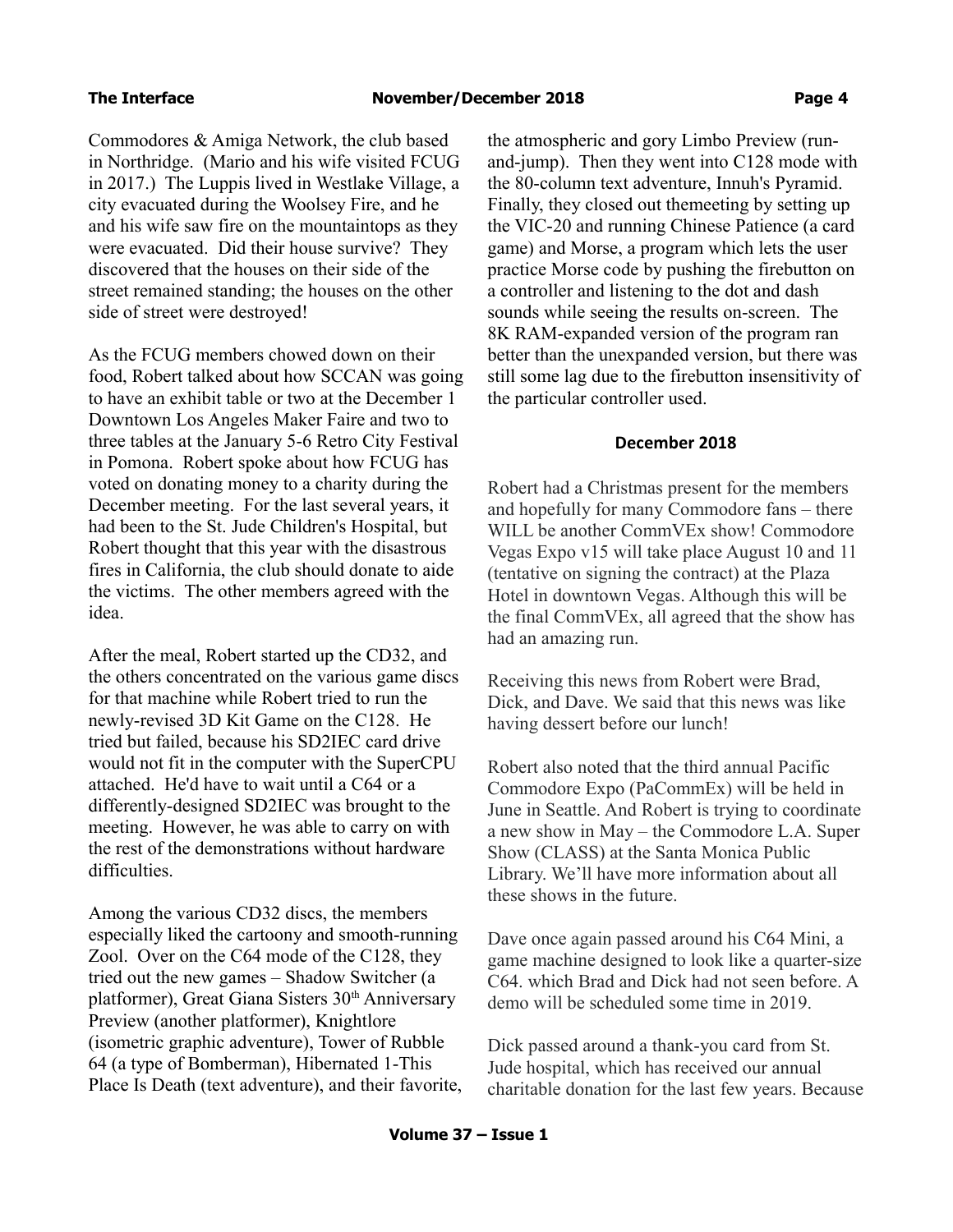### The Interface **November/December 2018 Page 5**

of recent devastating fires in northern and southern California, the club voted to make a donation to the Red Cross disaster relief fund this year.

It was also time for elections, with the existing slate of officers being re-elected by acclamation. They are: Robert Bernardo, president; Roger Van Pelt, vice president; Dick Estel, secretarytreasurer; and Brad Strait and Dave Smith, members of the board of trustees.

Robert reported on his participation in Mini Maker Faire in Los Angeles the previous day. Over 8,000 people came through the downtown L.A. library, with many of them checking out the Commodore and Amiga units at the table Robert manned with members of Southern California Commodore & Amiga Network.

On January 5-6 Robert will attend the 2nd annual Retro City Festival in Pomona, which focuses on arcade and pinball games. SCCAN will have three exhibit tables there.

Turning to hardware and software

demonstrations, Robert set up his Amiga CD32 and we tried several programs. Some would not load, and some did not work past the menu, but Bump & Burn and Bubba 'n Stix both functioned and were well-received by the members present. More CD32 game discs were tried, and the quick-loading ones were favored. Robert remarked that there is a new board that can be installed in a CD32 console which gives a SD card solution, i.e., the programs would load more efficiently off a SD card instead of the 2X speed of the CD32 disc drive. He was not ready to buy that board yet.

Related links:

Downtown Los Angeles Mini Maker Faire - [https://dtla.makerfaire.com](https://dtla.makerfaire.com/)

CommVEx Discussion Group - [https://www.commodore.ca/forum/viewforum.ph](https://www.commodore.ca/forum/viewforum.php?f=6)  $p?f=6$ 

St. Jude Hospital -- [https://www.stjude.org](https://www.stjude.org/)

C64 Mini -- [https://www.youtube.com/watch?](https://www.youtube.com/watch?v=BxtDmEZt3QM) [v=BxtDmEZt3QM](https://www.youtube.com/watch?v=BxtDmEZt3QM)

Amiga CD32 - [https://en.wikipedia.org/wiki/Amiga\\_CD32](https://en.wikipedia.org/wiki/Amiga_CD32)

Retro City Festival -- [http://retrocityfestival.com](http://retrocityfestival.com/)

Southern California Commodore and Amiga Network (SCCAN) - <https://portcommodore.com/sccan>



**Rod Gasson Passes Away**

November 26 in Australia, Rod Gasson, husband of Gaelyne Gasson, passed away. The Gassons were the owners of VCSWEB.com and strong supporters of the Commodore community. Gaelyne was the owner of the Homestead Commodore mailing list and the Commodor mailing list when the University of Buffalo could no longer host it. A few years later Gaelyne turned over ownership of both mailing lists to me.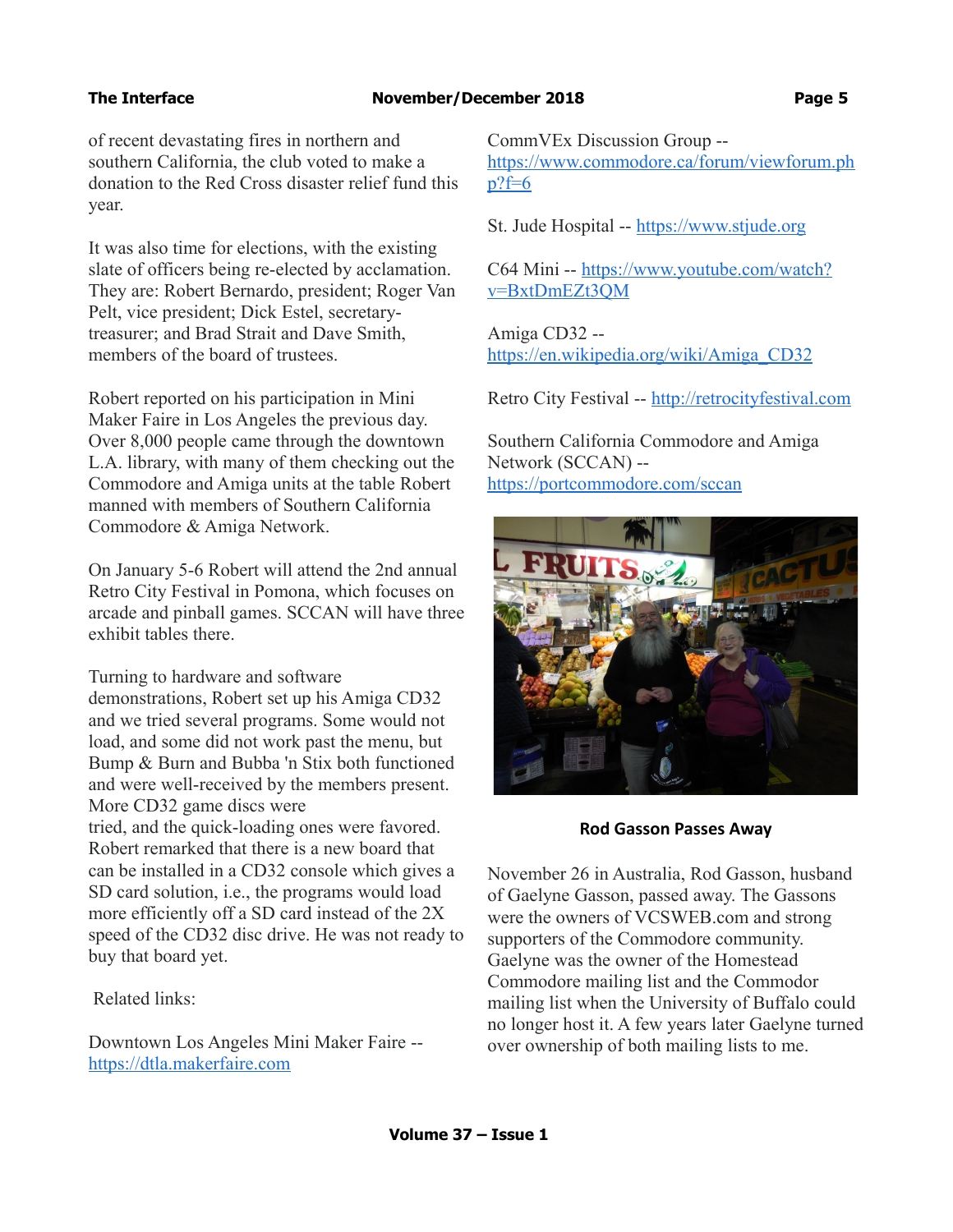Rod made several posts on the old Homestead $@$ vcsweb list. It was my pleasure to meet both Rod and Gaelyne when I went to Adelaide, South Australia in 2016. He was a gentleman and was kind to show me around the city. All three of us attended the Adelaide Amiga and Retro-Computing Event, too.

I was hoping to see both of them when I was to return to Australia in 2019.

Rest in peace, Rod,

Robert Bernardo



# **CommVEx Organizer Speaks**

*(The following is an interview between Paleotronic Magazine - [https://paleotronic.com](https://paleotronic.com/)  and Robert Bernardo, organizer of the annual Commodore Vegas Expo.)*

> **What we're really looking for is perspective not so much on the how but the why, and the experiences of you and other organisers. And so, I have the following questions:**

> **Firstly, why did [you] start...**

I had been attending Commodore and Amiga shows, first in the mid-1980's and then from 1997. Thus, I was familiar with what they offered in the way of exhibits and speaker presentations.

I was first contacted separately by hardware engineer Jeri Ellsworth and GEOS aficionado Bruce Thomas; they both relayed messages from the Louisville Commodore Kentucky (LUCKY) Expo organizers that there should be a Commodore show on the West Coast of the United States. Jeri was located in Oregon and Bruce in Alberta, Canada, so it was up to me to start searching for a suitable city in which to hold a show. The requirements of a city: reasonably easy transportation to the show site, nearby eating establishments and tourist activities, relatively inexpensive hotel accommodations, and a strong, local Commodore/Amiga club for support. The requirements of the venue: a venue that was free or inexpensive, a large enough room to hold 50 or more attendees, good and controllable lighting, comfortable ventilation, plenty of chairs and tables, and plenty of electrical outlets.

This was 2005, and I weighed the advantages and disadvantages of potential show cities. Fresno – the home of the Fresno Commodore User Group? Not a transportation hub. Club too small for much support. San Francisco area? No local club for support. Los Angeles? Terrible traffic. No local Commodore club. Las Vegas? A transportation hub, plenty of restaurants and touristy activities, inexpensive hotels, and a strong Commodore club and remnants of an Amiga club.

I traveled to Las Vegas and spent a few days there, visiting the Clark County Commodore Computer Club (the 5C's) of Las Vegas. Thenclub president Al Jackson and his members were very receptive to the idea of a show and even offered help in the search for venues. I eventually settled for the spacious, free, public meeting room of the Nevada Power Company, and Bruce Thomas, as co-producer of CommVEx, booked a hotel near the Las Vegas Boulevard as the official accommodations.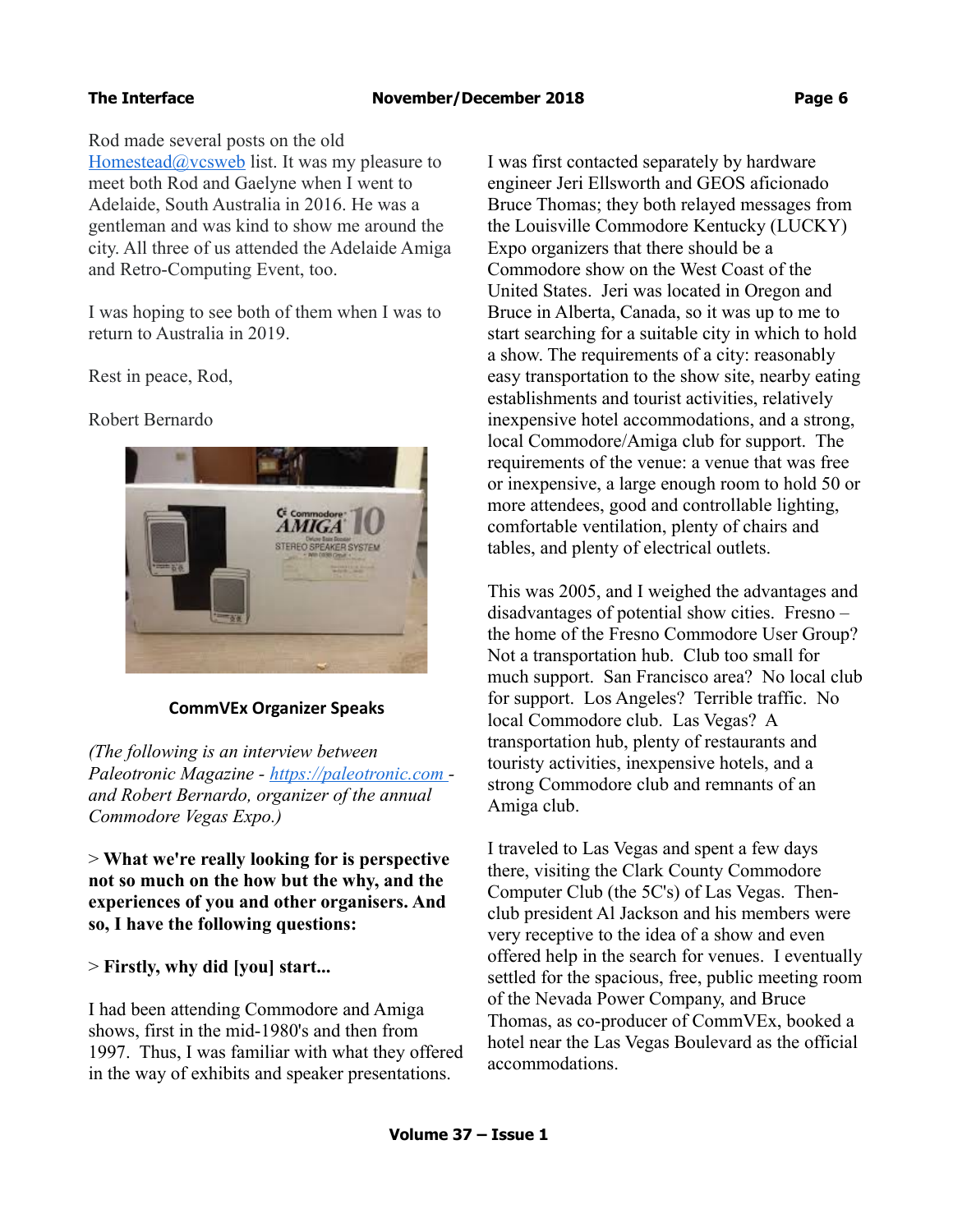In 2006, when I couldn't book the NPC room again because of their new rule of only having one-day events, I spent a few days in Las Vegas exploring hotels to find out what they had to offer in the form of conference rooms and accommodations. I was the sole producer of CommVEx now, and I had to decide on which hotel was the best. It turned out to be the Plaza Hotel & Casino in downtown Las Vegas, a hotel with which I was familiar because the Classic Gaming Expo was held there, and I had been a Commodore exhibitor for that show. The conference room was relatively inexpensive so that CommVEx would only charge a small attendance fee to cover the cost of that room. I was also able to reserve a block of rooms as accommodations for the attendees. Since that year, CommVEx has always been held at that hotel, except for the two years when the hotel was being rebuilt.

# > **… [why] you still do do it?**

It has become a tradition. It is still great to get together, to socialize, to learn, to discuss, to experience Commodore/Amiga.

However, as the years have progressed, I see the need to get the general public involved and not just keep our computers to ourselves. I see the need to expand past CommVEx and get the word out that Commodore and Amiga are still around. Perhaps showing off Commodore and Amiga computers at the Bay Area Maker Faire gave me that idea. Hundreds and hundreds of fairegoers and their little children would pass by the Classic Computers exhibit and play with the Commodores and Amigas, remarking that they used to have one or more, that they used to program on them, that they used to develop on them, that they began their career on them. I would tell them that they could still pull the computers out of their closets, that they could still program on them, that they could still develop on them, that they could teach their children that

these computers could be a stepping stone to a career.

To get the word out that Commodore and Amiga are still around... that is why I organized the Pacific Commodore Expo NW in Seattle, Washington in 2017. PaCommEx is held at the Living Computers: Museum + Labs, and the museum and thus our show is open to the general public. In fact, attendance to this year's PaCommEx rivaled CommVEx in its best year. And as in Maker Faire, the general public had no idea that Commodore and Amiga were still viable computers.

# > **What's in it for you? Not just as an organiser but also as an attendee?**

There is the satisfaction of seeing old Commodore/Amiga friends and discovering new friends. There is the satisfaction of teaching and learning old and new Commodore and Amiga hardware and software.

CommVEx has always been run as a non-profit event. Whatever money is made over and above the cost of the conference room is rolled over into the show for next year. Our Fresno Commodore User Group treasurer, Dick Estel, makes sure that the money is accounted properly. I don't even include the cost of my accommodations, my gasoline for the car, my food, or providing snacks and beverages for the attendees.

# > **What challenges have you encountered organising the event?**

I've had to battle against the cost of the conference room, which has been rising lately. It has been a delicate balance; too low of an attendance fee would not cover the cost of the room; too high of a fee would drive attendees away. If there were not enough attendees, then there wouldn't be enough bidding on the CommVEx raffle prizes of hardware and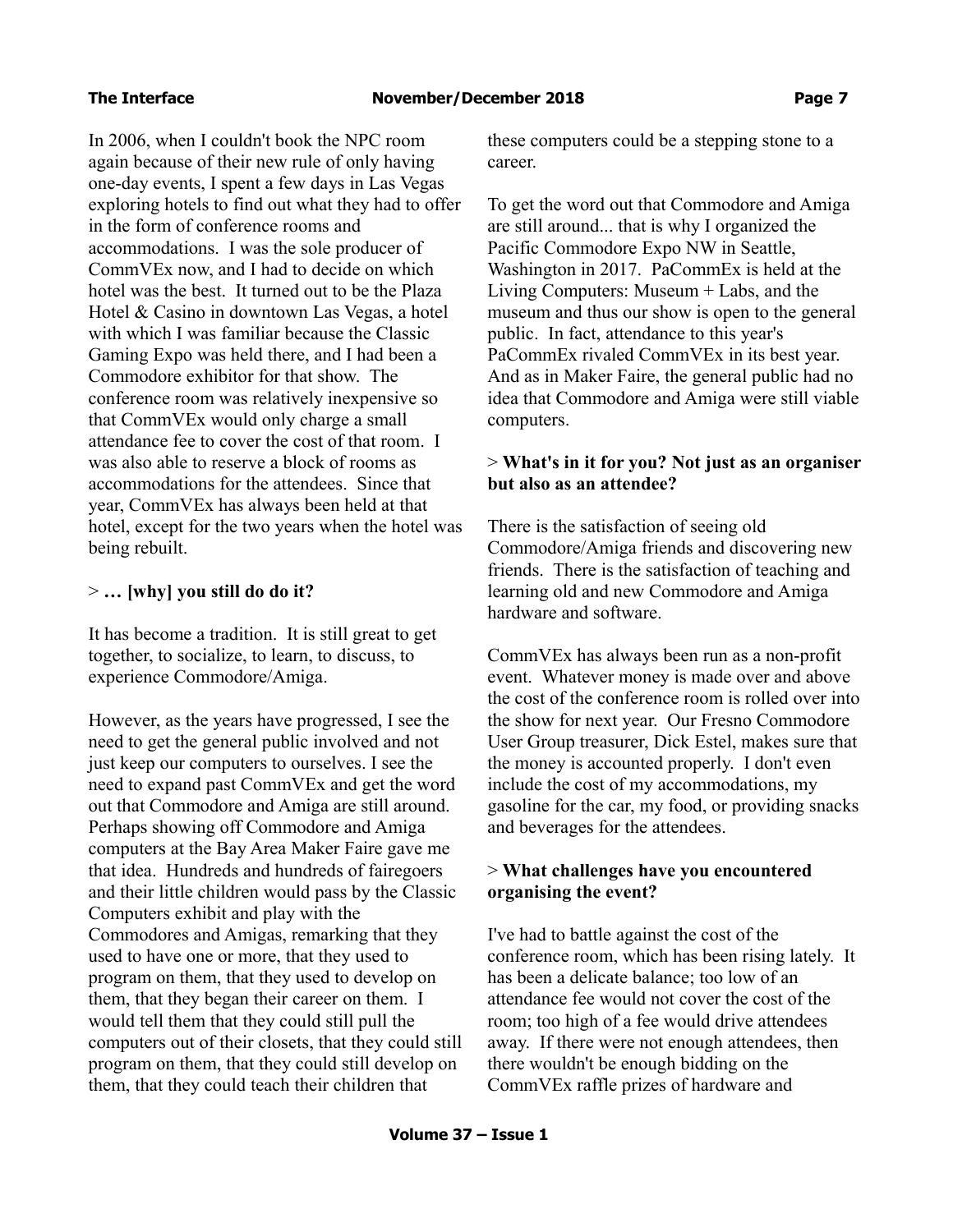software, which another way we use to cover the room cost.

For several CommVEx years, we've had enough money to roll over into the next show. However, with the rising price of the conference room, keeping CommVEx in the black has been a challenge. At the time of CommVEx v3 or v4, at Sunday dinner, I was depressed that we were \$5 in the red. Sitting next to me, Dave Moorman, editor of Loadstar disk magazine, noticed this, asked me about it, and when I told him, he gave \$5 to cover the red ink. I felt much better... we were in the black.

In 2017 the Las Vegas  $C =$  club ended their support of CommVEx, dumping their long-time president Al Jackson and replacing him with a person who didn't like how CommVEx was run. With the loss of the those club members and their attendance, CommVEx took a big hit... in the pocketbook. Nevertheless, CommVEx continued for 2017 and 2018, and we're planning for 2019 which would be the fifteenth CommVEx.

Those financial worries are not a part of the Pacific Commodore Expo NW. We don't have to worry about an attendance fee or about raffles to cover the cost of a room. The attendance is taken by the museum, and we don't touch their monies. All we do is show up, set up our computers, and attend to the crowd. And that might be the way to go. The CommVEx financial model may no longer be viable. It might be time to partner up with other institutions and reach the public through them... something that I'm investigating for a Commodore/Amiga show in the Los Angeles area.

For example, there is a mini-Maker Faire in LA on December 1; we'll be showing off Commodore and Amiga computers there. And by we, I mean the Southern California Commodore & Amiga Network, a club that was not in existence at the time of the first CommVEx but now has grown to

support Commodore and Amiga in LA. A mini-Maker Faire would be just a taste of what a dedicated Commodore/Amiga show would be like in the area.

# > **What is it like trying to cater to a diverse group of attendees?**

I've tried to steer CommVEx between the traditionalists and the modernists, between those who want the classic programs and hardware and those who want the latest and greatest, between those who want lots of free time on the computers and those who want presentation after presentation, between those who just want Commodore and those who just want Amiga. I think I've done that successfully, in comparison to other shows that just devote their time to the traditionalists or to the modernists, to Commodore or to Amiga. I want CommVEx to be inclusive, not exclusive.

# > **Do you have any notable or amusing anecdotes about your experiences running CommVEx? What memories do you particularly cherish?**

Ever since the first CommVEx, we've had the support of software and hardware engineers. Hardware engineer Jeri Ellsworth was our guest at CommVEx v1 and v2; at v2 she brought us to the Rollercon skating event being held the same weekend, and there she was, wearing her roller skates. Commodore Business Machines engineers Bil Herd and Dave Haynie would send interview videos they produced that we would show at the show. Bil telephoned into the room one year, and he held an audio presentation for us; I had to hold the microphone of the a/v system next to the phone so we could hear him. Another year we had a Jeri Ellsworth, Bil Herd, and 6502 father Chuck Peddle skyping into the show. The best was when Dave Haynie attended the show in 2009, talked to us at length on both days, went out to Saturday dinner with us, and even jammed on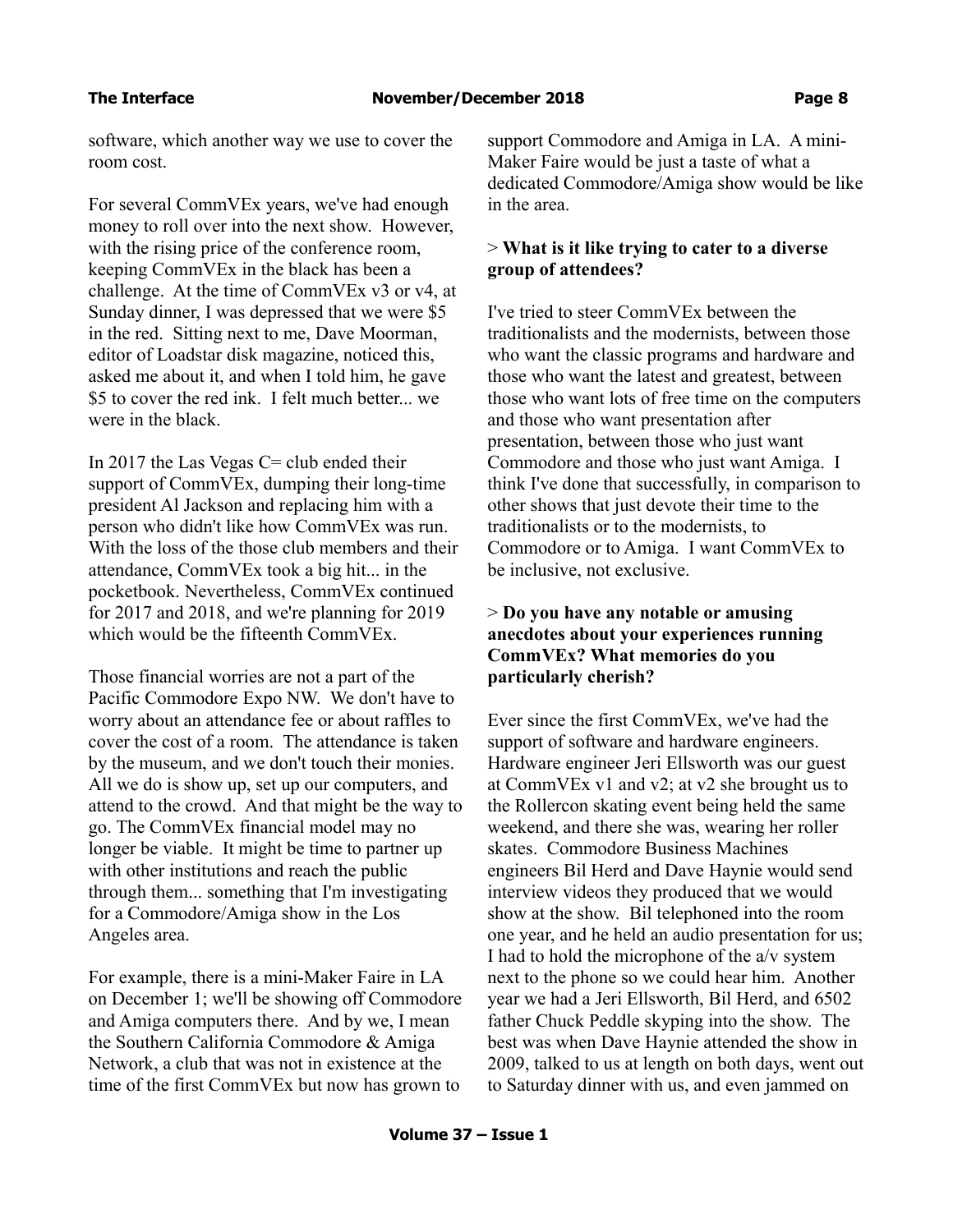The Interface **November/December 2018 Page 9** 

his guitar for us, in front of Los Angeles filmmakers who were doing a documentary. In 2012 the elusive Amiga engineer, R.J. Mical, filmed a show introduction for us. In 2013 Kent Sullivan of Dr. Evil Labs talked to us about the days his company built SID Symphony cartridges.

Another best was when Bil Herd and Leonard Tramiel came to the show in 2015. Leonard told great stories about his father, CBM head Jack Tramiel, and Bil's presentations were a wonder. 2016 brought CBM engineer Bill Seiler who talked about working on the PET and the VIC-20 and even diagnosed and repaired a PET 8032 for us, saying that it was fun. LOGO software engineer Leigh Klotz videotaped his presentation for us in 2017, and Video Toaster engineers Daniel Kaye and Kenneth Turecott did the same in 2018.

# > **What would you put in a highlight reel?**

Hey, that would make for a good 1-minute CommVEx commercial! A significant photo from each CommVEx year zooming past the camera! Every major guest, every major piece of hardware or software, and even a quiet moment or two.



The First Issue Of The 2019 Edition Of "The Interface" Should Be Done And At The Meeting No Later Than –

# **MARCH 15th, 2019**



**A History of the Amiga Part 12 Red vs. Blue**

**Amiga was now an independent company again, but trouble was brewing.**

# **(The final chapter in the Amiga saga)**

# **by guest contributor Jeremy Reimer**

The year 2000, which once seemed so impossibly futuristic, had finally arrived. Bill McEwen, president of the new Amiga Inc., celebrated with a press release telling the world why he had bought the subsidiary from Gateway Computers.

"Gateway purchased Amiga because of Patents; we purchased Amiga because of the People." It was a bold statement, the first of many that would come from the fledgling company. Amiga Inc. now owned the name, trademark, logos, all existing inventory (there were still a few Escomera A1200s and A4000s left), the Amiga OS, and a permanent license to all Amiga-related patents. They had also inherited Jim Collas' dream of a revolutionary new Amiga device, but none of the talent and resources that Gateway had been able to bring to bear.

"Gateway purchased Amiga because of Patents; we purchased Amiga because of the People."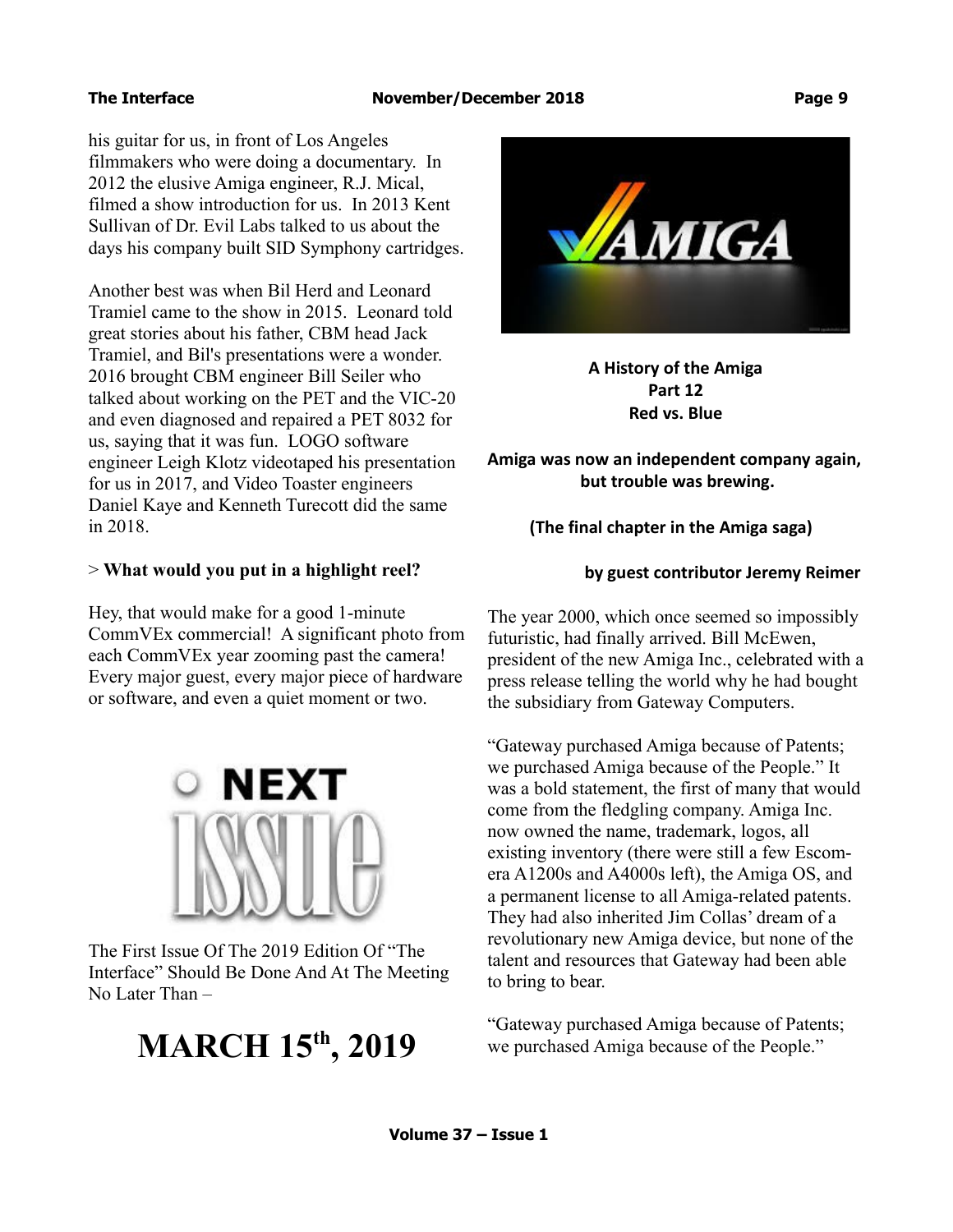To chase this dream, Amiga Inc. would have to look elsewhere. McEwen thought he had found the answer in an obscure British technology startup. This was the Tao Group, started by Francis Charig, a UK businessman, and Chris Hinsley, a talented Atari and Amiga games programmer who wrote in assembler.

# **The Tao Group and Amiga Anywhere**

Tao had created a product that was so innovative that few people understood what it actually was. Taos was an operating system that was coded in VP1, an advanced assembly language that used instructions for an imaginary, idealized RISC CPU. When Taos programs were loaded into memory, the system translated the VP1 opcodes into the equivalent ones for whatever CPU it happened to be running on. Taos could run on an x86, a MIPS, a PowerPC, or a transputer, and many more—or even different combinations running at the same time. Because VP1 instructions were more compact than most CPU's native opcodes, Taos programs would often load and run faster than native ones, even when you included the time it took to do the translation. Taos was a little bit like magic.

As cool as it was, Taos had a hard time finding buyers in the marketplace. So the group doubled down and added new features to make it more attractive. The people at Taos wrote a graphical user interface and support for multimedia. They wrote a Java virtual machine (JVM) so that users wouldn't have to write applications in VP1 assembler. There was little money in JVMs, but there was a market for full-fledged operating systems that ran on a tiny amount of resources, could run on different CPUs, and supported Java applications. This was the burgeoning world of personal digital assistants (PDAs). PDAs were all the rage in the late '90s and early 2000s. Not quite yet smartphones, they were pocketable devices that could keep track of your appointments, record notes, and sometimes take

pictures. Palm was the biggest player in this space, but plenty of other companies wanted in on the action.

Bill McEwen saw the opportunity to get in on the ground floor of a new market, and he licensed the full stack of Tao Group's technology. He called it the "Amiga Digital Environment" or AmigaDE, although it would be later branded as "Amiga Anywhere." McEwen even made an appearance on TechTV with Leo Laporte to demonstrate how you could take a single SD card with an Amiga Anywhere-branded 2D shooter game and run it on Windows and a whole host of incompatible PDAs with different CPU architectures. It was an impressive demo, but what it had to do with the Amiga wasn't clear exactly.

Amiga Inc. also announced a deal with Hyperion Entertainment—a company that ported older games to Linux, Macintosh, and Amiga systems —to convert its games to the AmigaDE.

# **The split begins**

The remaining Amiga community reacted to these announcements with confusion. Amiga Inc. made a vague promise that old software would run on the AmigaDE through emulation, but this didn't provide a bridge for people with existing hardware.

To mollify the community, Amiga Inc. announced a partnership with Haage & Partner to make a new version of WarpOS that would run the AmigaDE environment. WarpOS wasn't really an OS at all, but a PowerPC library that sped up certain Amiga programs on PPC accelerator cards. It was a replacement for PowerUP, the library that shipped with Phase5's PPC accelerators. The divide between WarpOS and PowerUP had been contentious in the past, before both sides had agreed to an uneasy truce. Now, the stage was set for this old rivalry to split the Amiga community in two.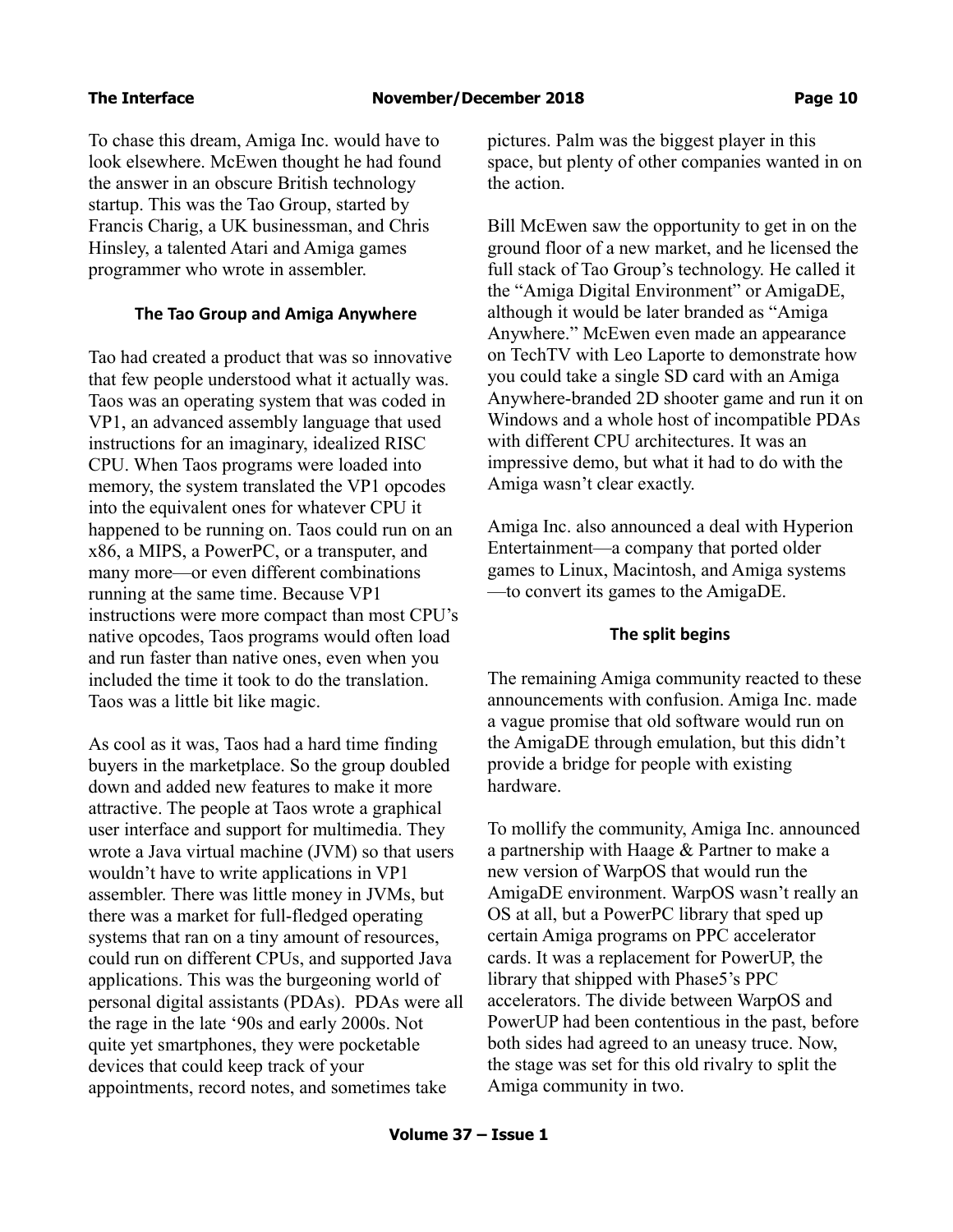### **Merlancia**

It was a heady time, and the dotcom mania attracted both legitimate and dubious investors. One example of the latter was Ryan Czerwinski, who claimed to be 40 years old, a Ph.D., and the president of Merlancia Industries. He arranged meetings with Amiga Inc. and even hired legendary Commodore engineer Dave Haynie to work on new Amiga PowerPC hardware. It turned out in the end that Czerwinski was a teenager living with his mother, and Merlancia was just a bunch of ideas in his head. Haynie, who was now owed \$55,000 for his consulting work, was left scarred by the experience. After the failed PIOS startup and now the Merlancia debacle, his heart was broken. He would never work on Amigarelated technologies again.

# **MorphOS**

In October of 2000, Haage & Partner released the final version of the classic Amiga operating system, AmigaOS 3.9. In the same month, Petro Tyschtschenko announced his retirement and the closing of his office in Germany. All the old Escom A1200s and A4000s were finally gone. It was the end of an era.

Also vanishing by this point was the PowerPC accelerator company Phase 5, which had gone into bankruptcy. But some of the former employees of Phase 5 formed a new company named bPlan and partnered with a software company called Thendic. Thendic was run by Bill Buck, formerly of VIScorp, who had helped pay the salaries of Amiga Technologies employees during the Escom bankruptcy. bPlan and Thendic got to work on a dream they had been imagining since 1995—a fully PowerPC-based Amiga with a native Amiga operating system.

Some of the pieces were already there. The PowerUP library, for one, but there was also the Picasso graphics library that supported nonAmiga display chipsets, a new file system called SFS, and other components from the open-source Amiga Replacement OS (AROS) project. All it really needed was a new microkernel, and when Ralph Schmidt wrote one called Quark, the old PowerUP system had finally morphed into a full operating system in its own right. Thus it became dubbed "MorphOS."

# **Amithlon and AmigaOS XL**

It could have been called AmigaOS 4.0, but those naming rights were held by Amiga Inc. Bill Buck called up Bill McEwen at Amiga Inc. to try and work out a deal. At the time, Amiga Inc. had just announced new PowerPC Amiga hardware with a company in the UK called Eyetech. Buck wanted to get a license for the old Amiga OS 3.1 source code to fill in the remaining bits of MorphOS and to license the AmigaOS 4.0 name. But Amiga Inc. had now announced its own version of AmigaOS 4.0, which was to be written by Haage & Partner. As of mid-2001, Buck and McEwen had still not come to an agreement.

Haage & Partner, meanwhile, had different ideas about where the future of AmigaOS should go. This turned a two-way disagreement into a threeway split and rocked the tiny Amiga community to its core.

It all started with a new emulator for classic Amiga software, written by Bernd "Bernie" Meyer and Harald Frank. This emulator used "Just-In-Time" (JIT) translation technology to speed up execution. Benchmarks showed that a 1GHz Athlon CPU could run Amiga programs (at least ones that didn't use the old custom chips) at a speed equivalent to a 450Mhz 68040, which turned a typical PC into an Amiga 4000 that was 10 times faster than the original.

Meyer had integrated the emulator into a custom version of Linux, which would boot directly into the Amiga's Workbench environment and even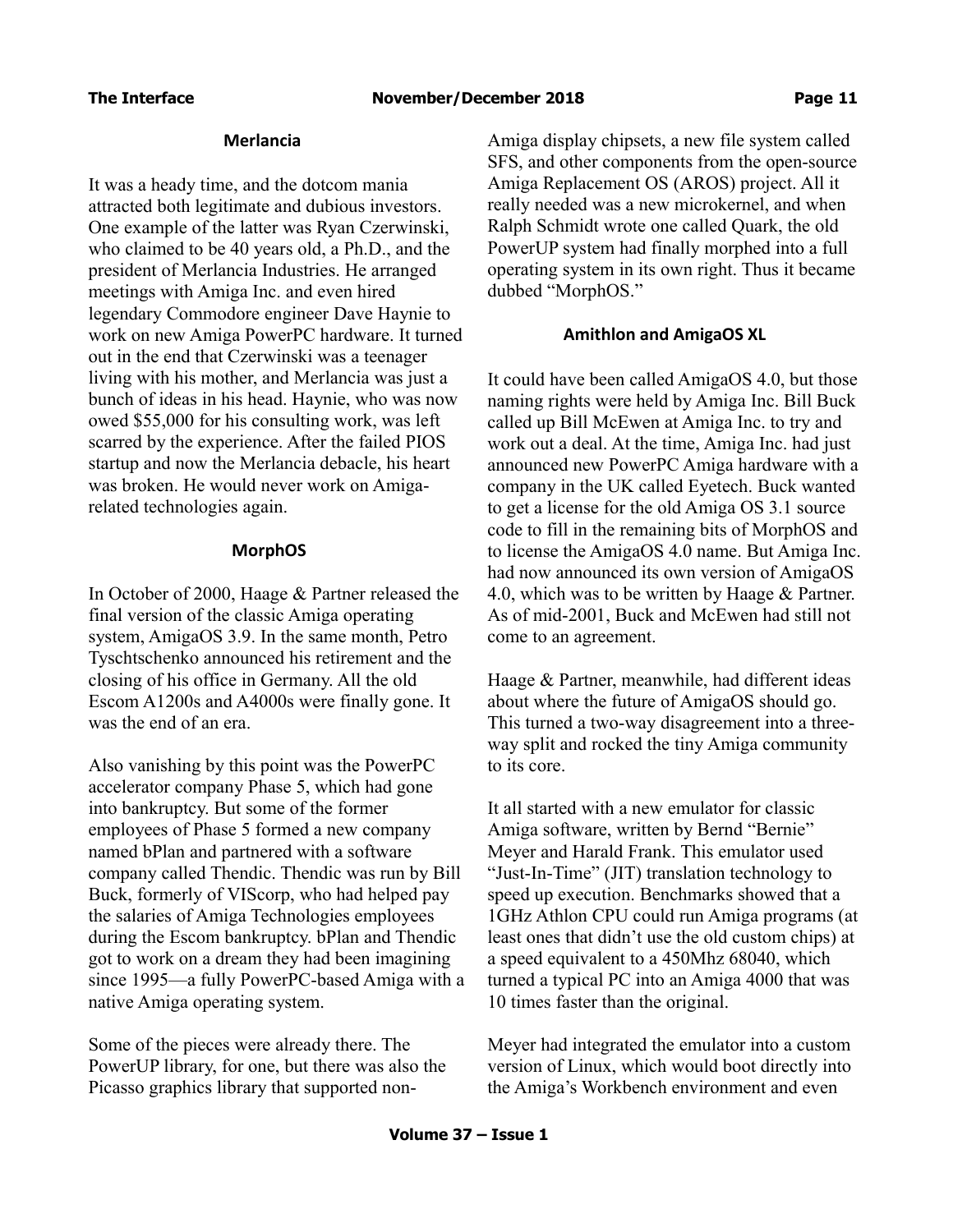translate Amiga OS API calls directly into their Linux equivalents. Haage & Partner was more interested in a solution that used the x86 version of QNX Neutrino as the base operating system. In typical Amiga fashion, the company chose both and shipped two CDs in the same package. The former was called Amithlon, and the latter dubbed AmigaOS XL.

The sudden existence of these two solutions stunned the Amiga community. On one hand, it was great that the community could run its old software much faster on commodity PC hardware. But these emulation solutions had no support for the PowerPC accelerator boards that many people already owned and had no potential for new features in the future. Like all emulators, they were frozen in time, preserving the past but never moving forward.

But the transitional nature of Amithlon and AmigaOS XL wasn't the biggest problem. Bernd Meyer found out that Haage & Partner had never received a license for the ROMs and operating system from Amiga Inc. Not wanting to expose himself to a lawsuit, Meyer officially withdrew his support from H&P and signed a new contract with Amiga Inc. H&P's response was to demand that Amiga Inc. transfer ownership of Amithlon or H&P would leave the Amiga market entirely. Amiga Inc. did not agree to this, and H&P made good on its threat.

In a statement, Fleecy Moss said that H&P had done "a good job" with AmigaOS during the Gateway years, but that "there can be only one captain and course to steer."

With H&P gone, the captain had no crew left to work on the operating system. The company signed a new contract with Hyperion to write AmigaOS 4.0. By this time, several things had happened, both in the world at large and with Amiga Inc. The attacks on September 11 propelled what had been a shaky dotcom market into full-blown collapse. Investors abandoned the fledgling Amiga Inc. Bill McEwen tried to put on a good front, insisting that the company was merely "moving offices," but what was really happening was that Amiga Inc. existed now in name only. Court documents would later reveal that the company had shrunk to just Bill McEwen and Fleecy Moss, whose only income was the rapidly dwindling sales of Amiga Anywherecompatible PDA game packs from the amiga.com website.

"There can be only one captain and course to steer."

Hyperion, knowing of Amiga's financial condition, stipulated in its contract for developing OS 4 that ,if Amiga Inc. were ever to go bankrupt, all rights to the software would revert to Hyperion itself.

### **Red versus Blue: The AmigaOne and Pegasos**

By late 2002, the first AmigaOne motherboards had arrived from Eyetech, but there was no OS 4 ready to run on them. bPlan and Thendic, now merged into a single company called Genesi, had released its own PowerPC motherboards which it called the Pegasos. The Pegasos boards came with a beta version of MorphOS. Both boards were based on a reference design called the Teron, developed by the China-based Mai Logic. Mai had developed the boards for industrial and embedded applications where Linux was the standard. The boards were new and had some rough edges. Bill Buck claimed that Genesi had developed a hardware fix (which the company dubbed "April") for some of the bugs and used this as a way to plead for a reconciliation of the OS 4/MorphOS divide.

This was the infamous "There is no Mai without April" post. "This market and community is in complete confusion," Buck wrote. "There is no leadership or vision, and we need both fast or we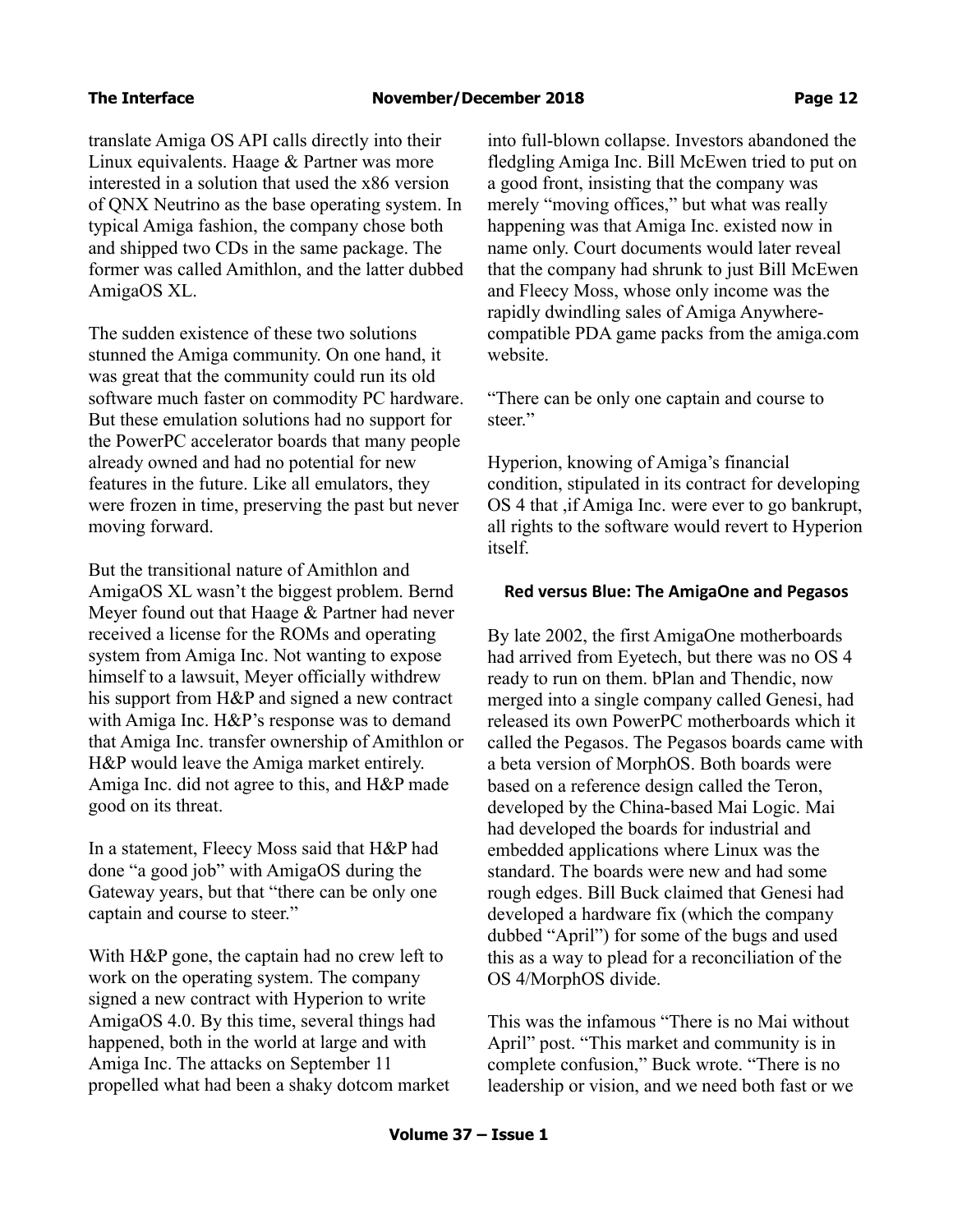can forget it. This is a public statement in good faith to Eyetech and Hyperion. Allan and Ben are formidable marketing opponents. We can forget the past if you can. We need to get into the same boat." His words fell on deaf ears. Both the red (OS 4) and blue (MorphOS) camps continued with neither willing to compromise with the other. On community forums, people were forced to choose sides. It was not a large market to begin with, and splitting it only made things worse. Only 400 Pegasos boards were shipped in the first batch alongside a slightly higher number of AmigaOne systems.

# **OS 4 appears, hardware disappears**

In 2004, the first release of Hyperion's OS 4 was made available as a "Developer Preview." It ran on the AmigaOne motherboards, but not the Pegasos. Eyetech also announced a small, mini-ITX form-factor board called the Micro AmigaOne, which I bought and reviewed for Ars. While the AmigaOne had some rough edges, it was the first completely new Amiga system released since 1992's Amiga 4000, and the old Amiga magic was still there for anyone who wanted to see it. I fitted mine with a Flash card connected to a SATA interface, which offered me a brief glimpse into a future of fast SSD-based computers that would boot in under seven seconds.

Unfortunately, this joy was short-lived. Mai Logic went bankrupt, and Eyetech, with nothing left to sell, closed down its business. Now that OS 4 was officially out, there was no hardware left to buy to run it on. Many people begged Hyperion to make an x86 version of OS 4 to run on commodity PC hardware, but chairman Ben Hermans held fast against the idea, calling it "disastrous".

Hermans had seen how Microsoft had destroyed the market for non-Windows operating systems on the PC. He pointed out that both Be Inc. and the Linux game company Loki had gone out of

business. He offered as evidence the fact that Hyperion sold more game ports on the Amiga platform than it did on Linux, despite the latter having a larger installed base by several orders of magnitude. Hyperion's income mostly came from sales of its Macintosh game ports. However, it kept developing OS 4 as a labor of love and in hope that the market would grow again.

Later that year, Amiga Inc. used some sleight of hand to escape a pending bankruptcy. Amiga sold its assets to a shell company called KMOS—a Delaware firm headquartered in New York—then renamed KMOS back to Amiga Inc. It tried to use these shenanigans to get out of the clause in its contract with Hyperion that would revert ownership of OS 4 if Amiga Inc. ever went under. Then, to top it off, Amiga sued Hyperion for not delivering OS 4 on time and demanded the return of all source code.

As the lawsuit dragged on, Bill McEwen decided the best use of his time was to get Amiga Inc. back in the news by sponsoring the new "Amiga Center at Kent" stadium, home of the Seattle Thunderbirds hockey team. The company did get in the local news, but three months later made even bigger news when it was dropped for failure to make the downpayment. It was an embarrassing moment for all involved.

# **New hardware and the end of the line for Amiga Inc.**

Astoundingly, this wasn't the end of the Amiga story. While the "parent" firm was clearly no longer a company, work on new hardware and software continued. Hyperion released AmigaOS 4.1, and a company called ACube released a pair of PowerPC motherboards called the Sam440ep and Sam440ex that came bundled with the new OS.

In September 2008, the lawsuit between Hyperion and Amiga Inc. was settled. Hyperion won and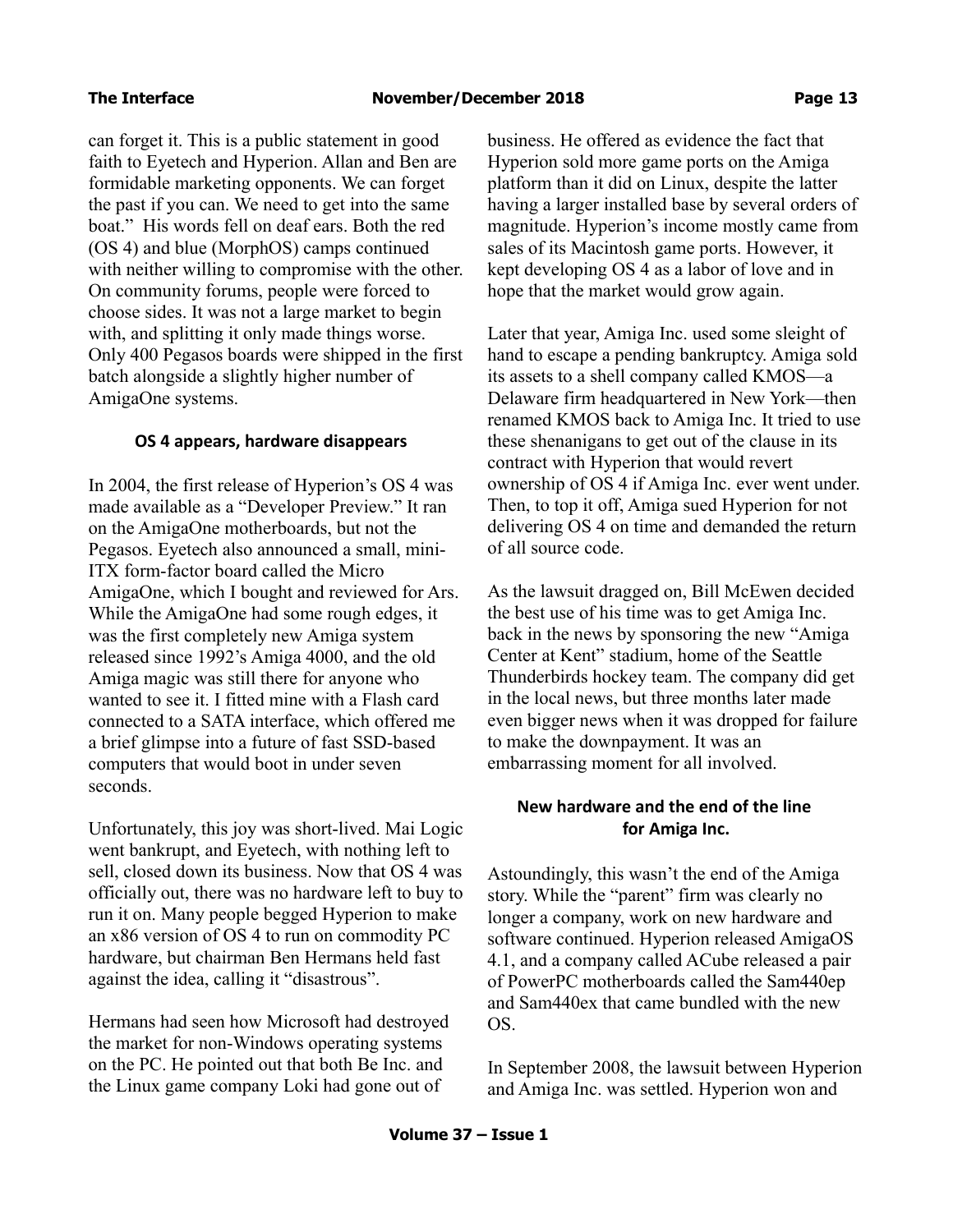was granted complete rights to the Amiga OS 4 operating system. By this time, the Tao Group had also gone bankrupt, leaving Amiga Inc. with nothing at all to sell.

Meanwhile, MorphOS was soldiering on despite troubles of its own. A group of coders claimed that it had not been paid for its work and launched a website to protest against Genesi. When Genesi did not respond, the author of the Ambient desktop (a clone of the Amiga Workbench that MorphOS used) open-sourced the project. Genesi also was forced to stop selling the Pegasos line due to new EU restrictions on lead-based solder. The company did, however, release a new lowend micro-ITX board called the Efika. MorphOS continued to be developed and, for a brief moment, ran on Pegasos boards, the Efika board, some models of PowerPC Macintoshes, and even the Sam440ex. Owners of the latter were the first people to ever successfully dual-boot OS 4 and MorphOS on the same hardware.

In 2010, a new hardware company entered the scene. Partnering with Hyperion, A-Eon technologies announced the Amiga X1000, a high-end Amiga system with a dual-core PowerPC CPU and a mysterious "accelerator" chip called the Xena. A-Eon was founded by Trevor Dickinson, an English entrepreneur who made his fortune bringing technology to the oil and gas industry. In the 1990s, he had used Amigas in his business for graphics work, video, and desktop publishing.

In the fall of 2010, I met Trevor at the 25th anniversary of the Amiga, held at the annual AmiWest convention in Sacramento, California. He was an enthusiastic and well-spoken supporter of the Amiga. He admitted that the X1000 and its successor the X5000 were pure passion projects, driven out of the love of the platform rather than any expectation of making money.

"I am first and foremost an Amiga enthusiast and wish to continue the legacy and tradition of the groundbreaking Amiga computer," he told Ars in an interview. "As long as there are people who, like me, want to keep the dream alive, I will continue to fund Amiga hardware and software development to make it happen."

Between A-Eon and Hyperion, the Amiga platform finally had new hardware and software for the foreseeable future. Work continues today on software support and drivers for new Radeon graphics cards and a less expensive, small formfactor A1222 motherboard.

"As long as there are people who, like me, want to keep the dream alive, I will continue to fund Amiga hardware and software development to make it happen."

### **Where they are now**

MorphOS continued to be developed and sold, with the last version, 3.9, coming out in 2015. Genesi, however, pivoted its business to selling ARM-based hardware running Linux to the embedded market. Today, Bill Buck is busy fulfilling contracts with the US military for its technology modernization project.

Haage & Partner still exist today as a distributor for Windows-based utility programs. The company sell a Windows version of Directory Opus, which was a popular file manager for the Amiga. Hyperion shipped OS 4.1 Final Edition Update 1 to coincide with the release of the X5000. Ben Hermans resigned from the board of directors of Hyperion in 2016, although he still owns shares in the company. On its website, Hyperion speculates about the possibility of an OS 4.2 but warns that development depends on the sales of 4.1 Final Edition.

Bill McEwen continued the pretense of owning Amiga until 2016 when he failed to renew the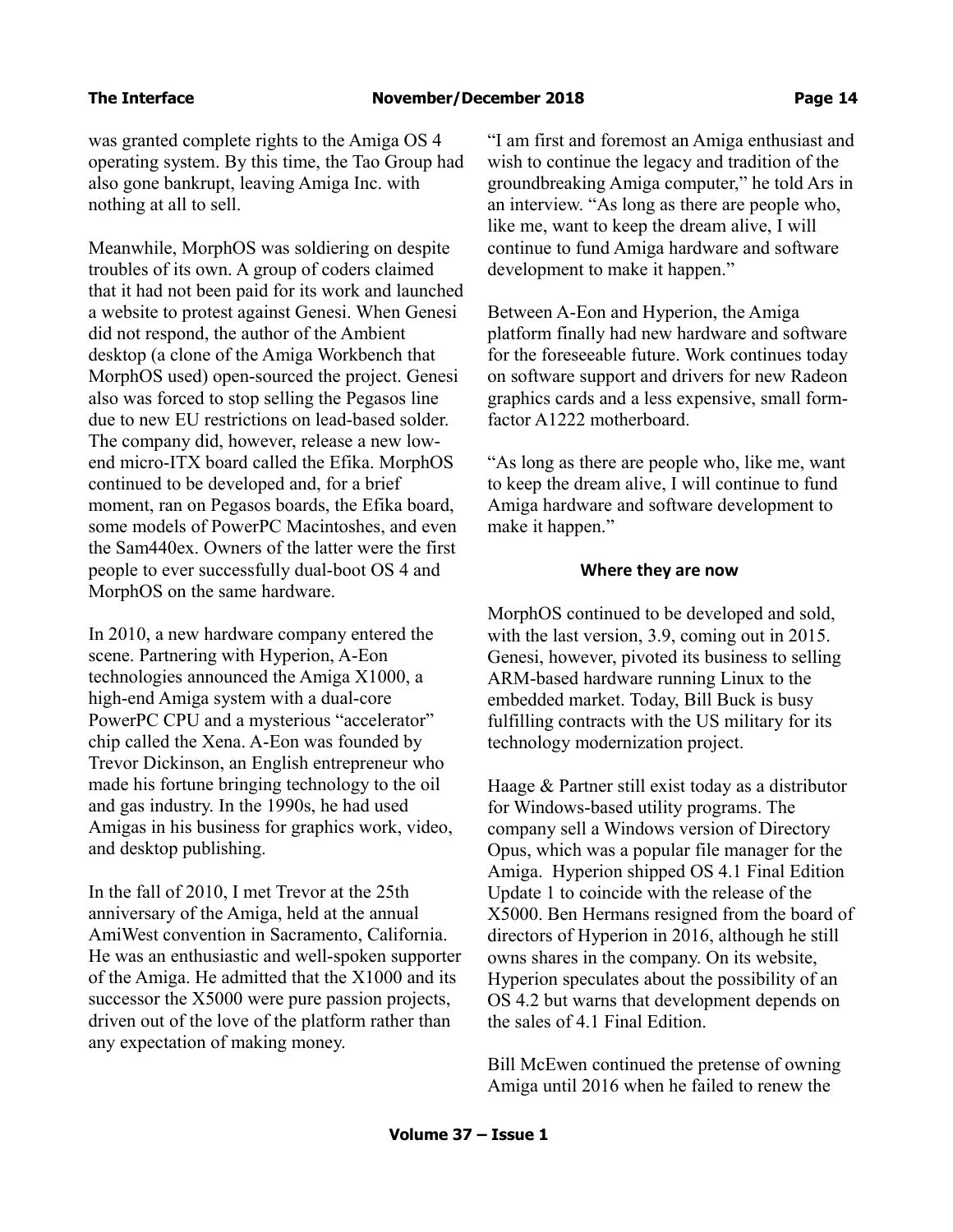copyrights on the Amiga name. The amiga.com website shut down later that year, becoming a parked domain with only a single email address listed. On his LinkedIn profile, McEwen lists himself as the CEO of Amiga Inc. from 2000 to 2016. He is currently working as the Director of Operations for DC Logistics, a freight forwarding company.

Fleecy Moss has vanished from the Internet.

# **The Amiga dream**

It is tempting to dismiss the efforts of Amiga, Inc. in the 21st century as the deranged thrashings of delusional and incompetent people. Yet it is worth examining exactly what it was about the Amiga that drove so many people to try and revive a dwindling market. No other platform has experienced this. Nobody fought bitterly over the control of a successor to the Atari ST. There weren't multiple efforts to revive and modernize the TRS-80. Why did the Amiga make people behave in this way?

Part of it was the uniqueness of a platform that was literally ten years ahead of its time. You can take an Amiga 1000 from 1985 and use it today as if you were using a modern (albeit slow) computer. It has a graphical user interface, color, stereo sampled sound, long file names, and preemptive multitasking. You can even, with the appropriate peripherals, connect it to the Internet. The equivalent Macintosh at the time had only a 9-inch monochrome screen and everything halted as soon as you held down the mouse button. A typical PC from 1985 was even more ancient, usually sporting a text-based display and a command-line only, single-tasking DOS.

To be so far ahead was both a blessing and a curse for the Amiga. The mainstream technology press didn't quite understand it. The press either pretended like it didn't even exist or published dismissive screeds claiming that nobody needed

color, sound, or multitasking in a business environment. Ten years later when Windows 95 appeared, these same features were touted as innovative and exciting.

So when Commodore's inept and malicious management imploded the Amiga's parent company in 1994, fans of the platform were naturally distressed. Things got even worse when successor companies inherited the "Commodore curse" and either died themselves or downsized and sold off the Amiga division.

The dotcom boom of the late '90s and early 2000s seemed to give the Amiga one last chance at a rebirth. Investors had tons of money to spend, and the Internet revolution promised the opportunity for a computing world that wasn't dominated by Microsoft and Windows.

Unfortunately, the two people involved in running the new Amiga Incorporated, Bill McEwen and Fleecy Moss, were not equipped to lead this revolution. They knew that the future belonged to mobile computing, and this led to the partnership with the Tao Group and the Amiga Anywhere platform. However, they didn't have the skills to manage the transition to a new platform while simultaneously unifying and migrating the old Amiga hardware and software.

Ironically, the new platform nearly survived on its own. One of the most tantalizing licensees of the Tao Group was a Motorola phone, the P1100, running on an 11 MHz ARM processor with a monochrome bitmapped screen. It ran the full Tao Intent stack, including a GUI and downloadable Java applications, featured a large (for the time) touch screen. It was scheduled for release in late 2000. Unfortunately, Motorola cancelled the project. The world might have been very different if the project had stayed alive.

Ultimately, the Amiga wasn't just the set of custom chips with names like Agnes, Paula, and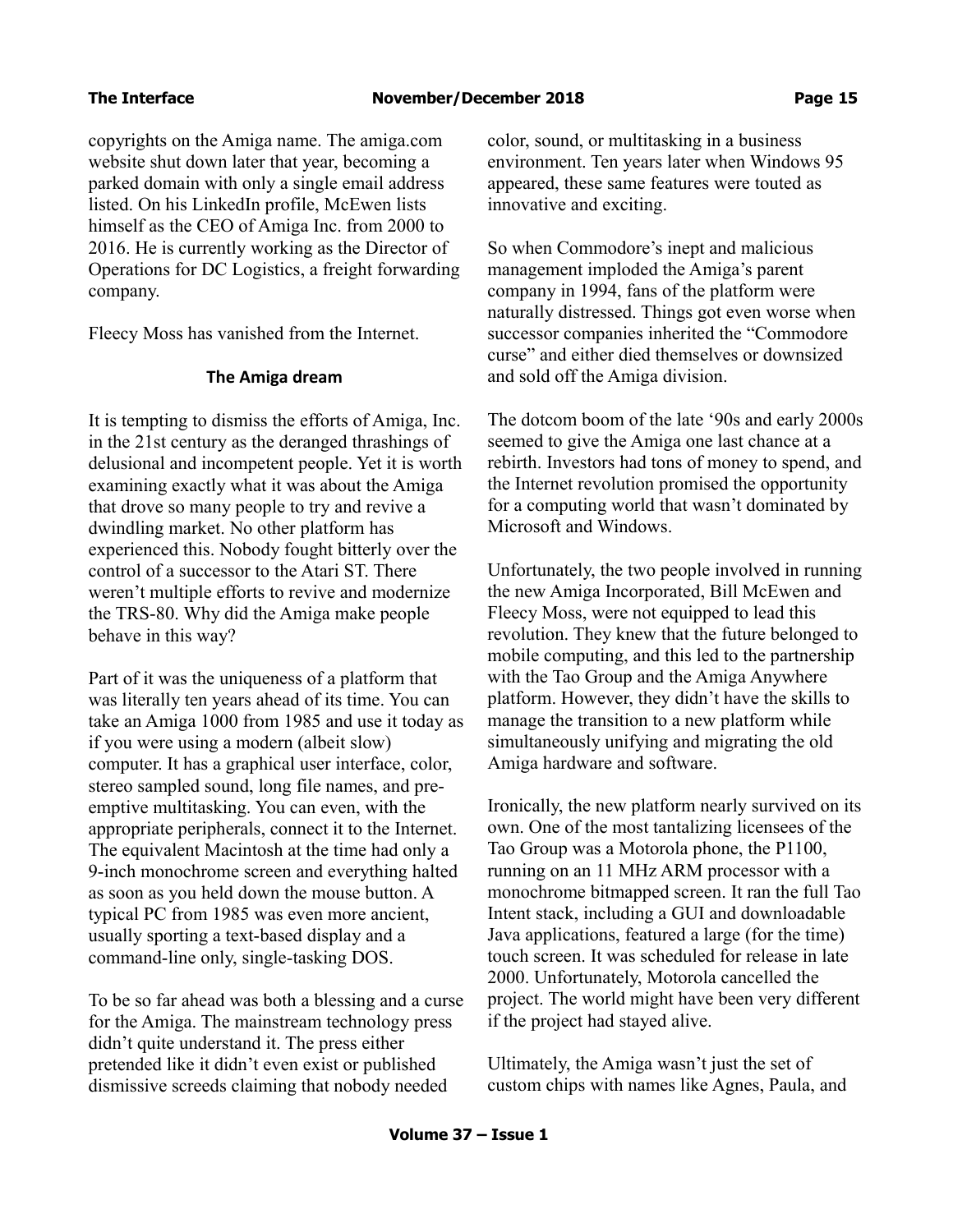Daphne. It wasn't just the Kickstart ROM chips or the Workbench interface that made up the AmigaOS operating system. The Amiga was an idea. It was the idea of a personal computer that was easy to use and fun, powerful enough to run cutting-edge games and applications, but still understandable by a single person. It was possible to know and recognize every file in the operating system and even comprehend how the custom chips worked on a fundamental level. Today, we have computers that are tens of thousands of times more powerful, but nobody would ever pretend to understand how every part of Windows works. Something has been lost.

The Amiga didn't just play great games. It offered a glimpse into a sci-fi future, where affordable personal devices could allow ordinary people to edit video and create new three-dimensional worlds in software. But it was more than that. The Amiga, unlike any other computer that followed it, had both a soul and a heart.

# **The future is wide open**

The present-day situation of the Amiga, incredibly, is better than it has been in decades. The machine's impact has been fondly remembered in series like this or in documentaries like 2017's Viva Amiga. And you can even purchase new hardware that runs an updated AmigaOS, allowing a new generation to dig into the hardware and software while running a modern Web browser and interacting with the rest of the computing world at a comparable level.

# **Further Reading**

The A-EON Amiga X5000: An alternate universe where the Amiga platform never died

Coincidentally, we tested that new Amiga—the Amiga X5000—and it brought back plenty of familiar feelings:

The X5000 is a strange beast. It's like a window into an alternate universe where Commodore never went bankrupt and the Amiga platform never died. The fact that both the hardware and operating system were produced at all is a monument to the passion and dedication of the folks at A-EON and Hyperion Entertainment.

It is by no means the fastest PC ever made, but it is certainly the fastest Amiga ever produced. The operating system harkens back to the days when computing was more personal, less corporate, and a lot more fun...

It feels like an exotic car: expensive, beautifully engineered, and unique. If you bought one, you'd be one of a proud few, a collector and enthusiast. It practically begs for you to dig in and tinker with the internals—the system comes with an SDK, a C compiler, Python, and a huge amount of documentation for things like MUI, the innovative GUI library. On top of that, there is the mysterious XMOS chip, crying out for someone to create software that leverages its strengths. It feels like a developer's machine.

Trevor Dickinson reports that over 50 percent of people who purchased an Amiga X5000 have never owned an Amiga before. Perhaps some of them will be inspired to create something entirely new and revolutionary, in the same spirit as the tiny band of heroes who joined together to found Hi-Toro in 1982.

# **Comments:**

hazydave a.k.a. Dave Haynie - wise, aged Ars Technica veteran

I wouldn't exactly say my heart was broken... I was just fed up with all the vultures and crooks trying to get a little taste of the Amiga's moldering body before the bones turned to dust. Or something along those lines.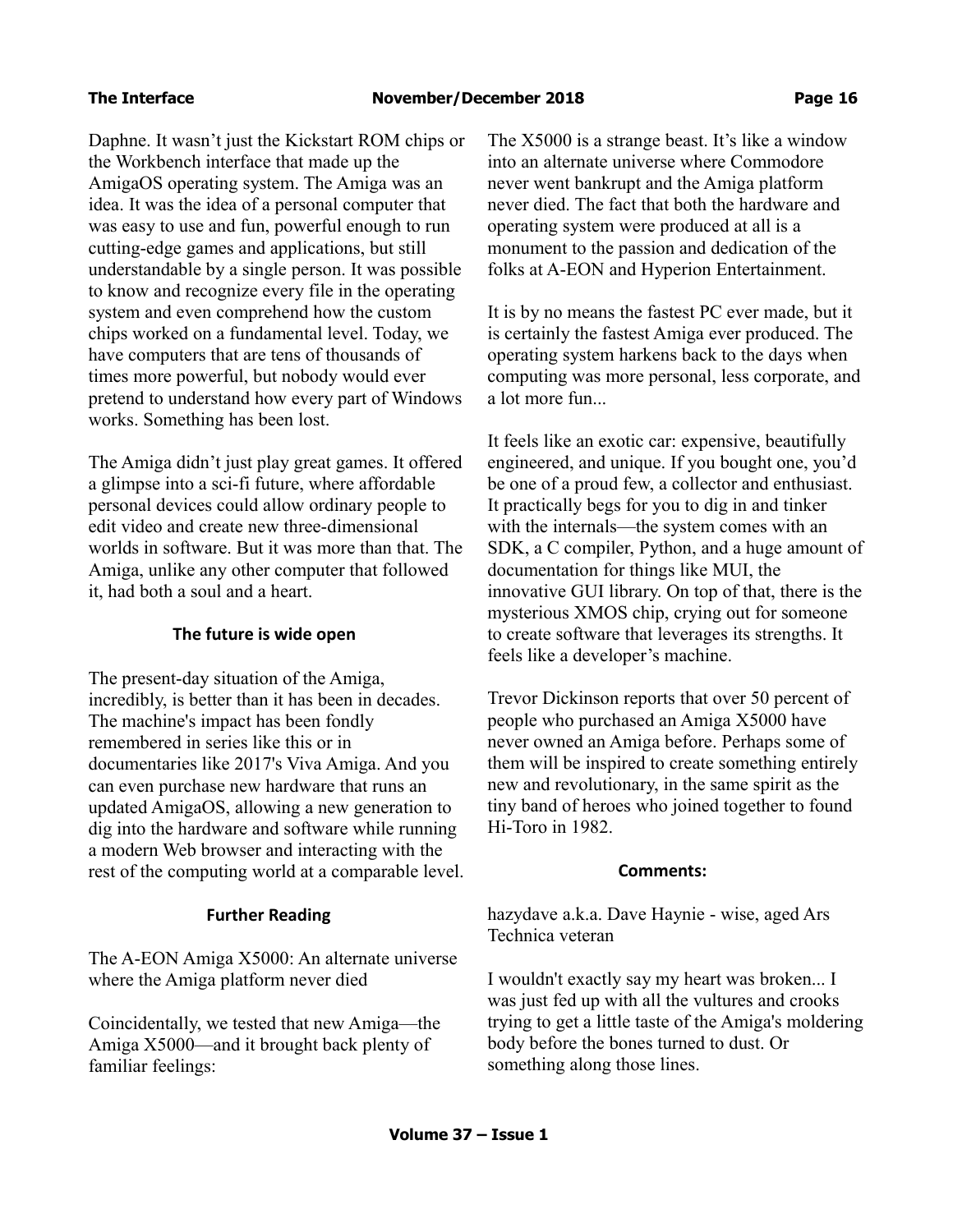There were too many wanna-be's fighting over a tiny little bit of possible sales, and more often than not just ripping off Amiga fans. One big strength of the Amiga experience has always been the community, the users who became nearly as passionate about their computers as they did their art, their music, their video, etc. Those are the people who really deserved better, and I didn't want to be any part of another promise to them that some idiot wasn't going to let me keep. But I never gave up on the community.

Things have actually got much better lately. Kind of like the boardwalk in Asbury Park... if something on value to enough people gets bad enough, it doesn't take a whole lot to get it going back in the right direction. Trevor and A-EON didn't create the weird situation with PowerPC and Amiga, but they're the real deal, they're not trying to rip anyone off, just deliver some kind of new Amiga without going to deeply into debt. And it's a good time for it, because the originals are starting to fail. It has been decades. There are a bunch of projects, like the Vampire accelerators, the Amiga chips and other things being built in FPGAs, building classic Amigas from scratch again, in one form or another. I'm expecting an "Amy-ITX" to arrive at my house in the next few weeks.

Sure, Amigas may never be a big business again. Without real on-going OS development, it's kind of frozen in time here and there. Then again, they seem to have got multi-processing on AROS last year... only 24 years after Randell Jesup and I tried to something about that at Commodore with the Gemini project.

Keep the faith, Dave Haynie



**>>--> Officers and Keypersons <--<<**

| Board of Trustees  Brad Strait, Dave Smith |                                       |
|--------------------------------------------|---------------------------------------|
|                                            |                                       |
|                                            |                                       |
|                                            | Club equipment  Roger Van Pelt        |
|                                            | Meeting place reservation  Dick Estel |

# -**The Small Print-**

The Fresno Commodore User Group is a club whose members share an interest in Commodore 8-bit and Amiga computers. Our mailing address is 185 W. Pilgrim Lane, Clovis, CA 93612. We meet monthly in the meeting room of Bobby Salazar's Restaurant, 2839 North Blackstone Ave., Fresno, CA. The meetings generally include demonstrations, discussion, and individual help.

Dues are \$12 for 12 months. New members receive a "New Member Disk" containing a number of useful Commodore 8-bit utilities. Members receive a subscription to The Interface newsletter, access to the public domain disk library, technical assistance, and reduced prices on selected software/hardware.

Permission to reproduce content of The Interface is granted provided credit is given to the source, and when identified, the author. Club members are encouraged to submit articles, tips, or ideas for articles.

**Disclaimer** – The club, its officers, members, and authors are not responsible for the accuracy of the contents of The Interface or the results of actions based on its contents.